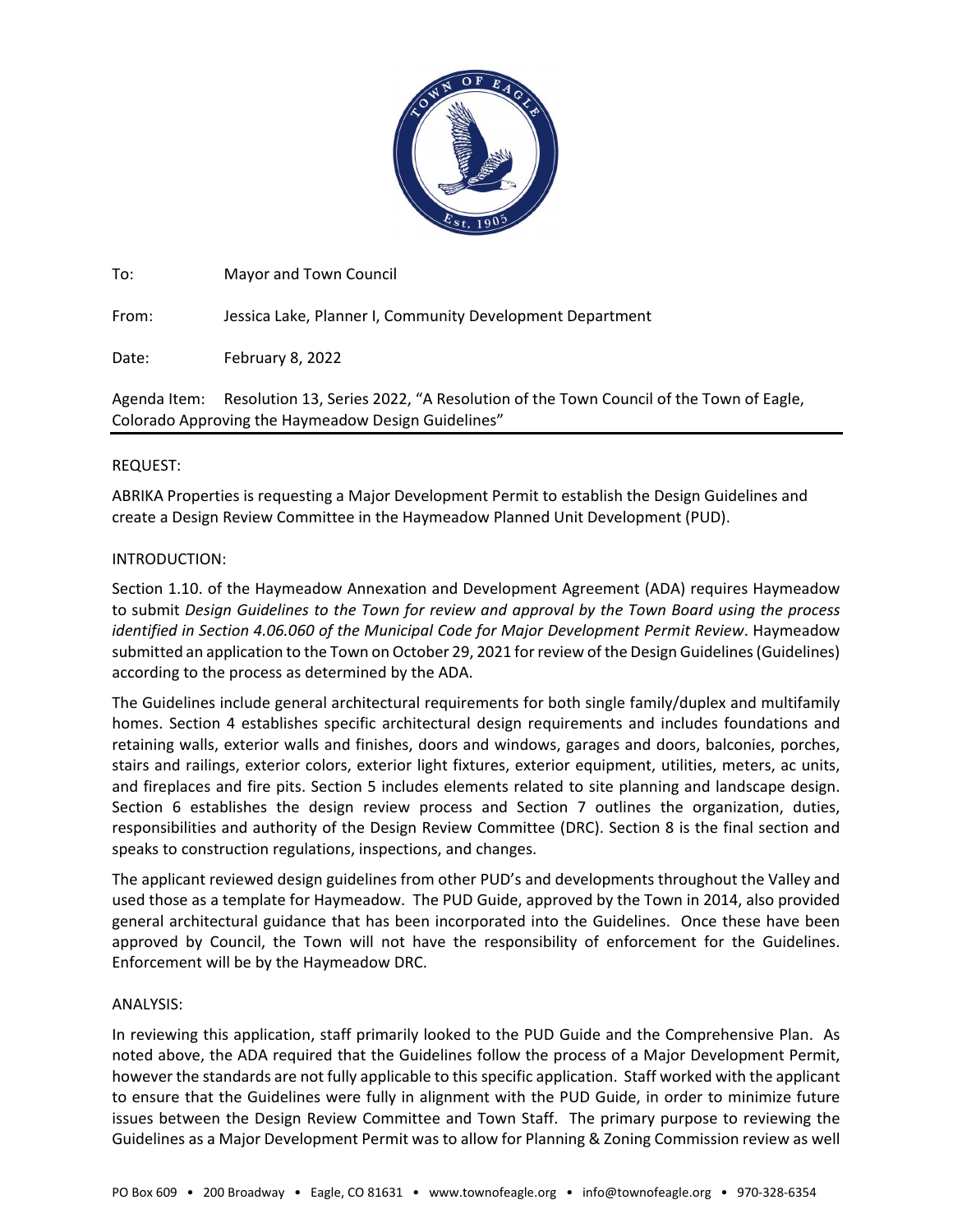as Town Council review. A full analysis of the application and Code standards was provided in the Staff Report to the Planning & Zoning Commission (attached).

The Planning & Zoning Commission reviewed this application on January 18, 2022 and had the following comments:

- Design Guidelines Section 3.3 revised to include Eagle's Energy Codes and include the Water Efficiency and Conservation Plan.
	- o Section 3.3 *All homes at Haymeadow are required to be constructed in compliance with Town of Eagle's adopted energy, building, and water conservation ordinances*.
- The Commission also discussed including a maximum percentage of irrigation for the lots in Haymeadow, this did not have full Commission support and they weren't able to decide what should be an appropriate maximum. Irrigation maximums have not been added to the Design Guidelines. The Haymeadow Metro District and DRC will have a variety of tools, similar to the Town's, to enforce and encourage water conservation. Imposing a tiered fee system that increases the rates as water consumption increases is one way that the Metro District might look to conserve water.
- The Commission noted that the PUD Guide did not seem to be updated to include some of the information provided in the Design Guidelines – primarily building height. The definition for Building Height was updated in the PUD Guide through the minor amendment process, which includes staff level review and approval as well as taking public comment. The PUD Guide has not been updated yet to reflect these changes, but staff is working with the applicant, and we believe that it will be ready to be recorded very soon. Once the PUD Guide has been updated, the Design Guidelines will be fully compliant with the Guide.

Staff has reviewed the updated Guidelines and believes that all of the Commission's comments have been addressed.

### COMMUNITY INPUT:

Staff has not received any letters of public comment as of February 4, 2022. Letters received after this time will be gathered and entered into the public record at the hearing.

### BUDGET / STAFF IMPACT:

No impact to the budget.

# STRATEGIC PLAN ALIGNMENT/STANDARDS ACHIEVED:

This application does not align with any strategies.

### RECOMMENDED ACTION OR PROPOSED MOTION:

APPROVAL of Resolution 13, Series 2022, "A Resolution of the Town Council of the Town of Eagle, Colorado Approving the Haymeadow Design Guidelines."

# ATTACHMENTS:

- Resolution 13, Series 2022
- Staff Report Planning & Zoning Commission